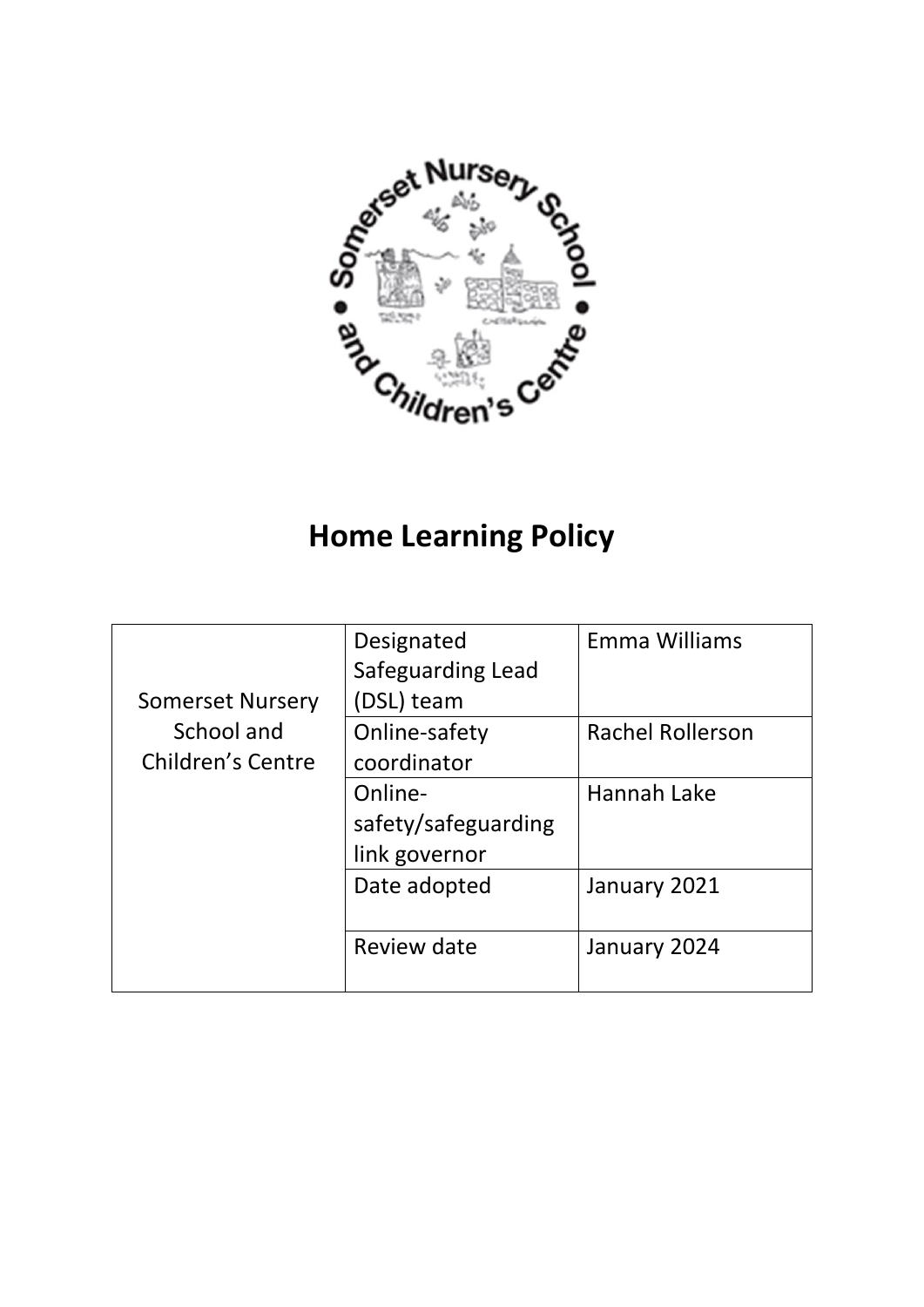## **Introduction**

During this period of long term closure, staff at Somerset Nursery School and Children's Centre will continue to provide education and support to our children through home learning. All learning will be conducted using Padlet, Zoom, email and phone calls. This will allow staff to keep regular contact with children in a professional and confidential manner. Learning resources and support will be provided in a manner that does not overwhelm children or families. Teaching and learning will be individualised using the extensive planning already in place, and replicate regular experiences offered at Somerset where possible. In all communication we will prioritise the wellbeing of our children.

## **Our Practice at Somerset**

At Somerset the emphasis of our practice is on play and exploration, allowing the children to lead their own learning. It is through our observation of the children's own interests that we aim to provide an environment where, in order to become independent learners and thinkers, children can:

- operate independently with plenty of time for deep engagement
- explore a range of materials
- engage in both open ended play and adult-initiated activities
- extend their thinking through communication
- use a range of equipment which will develop skills including gross and fine motor skills
- **be safe**

We believe that children learn most effectively when:

- their physical and emotional needs are met
- they are actively involved
- $\blacksquare$  they can use their initiative
- $\blacksquare$  they have confidence in themselves and in the adults around them
- they can follow an activity through without time constraints
- they can use language to plan, sustain, describe and review their activities
- parents are engaged with their children's learning

Please refer to the Teaching and Learning policy for more information.

#### **Aim**

This home learning policy aims to:

- ensure consistency in the approach to home learning for all children who aren't in school through use of quality online and offline resources
- **EXT** set out expectations for all members of the school community in regards to home learning
- **P** provide appropriate guidelines for online safety and data protection
- support effective communication between school and families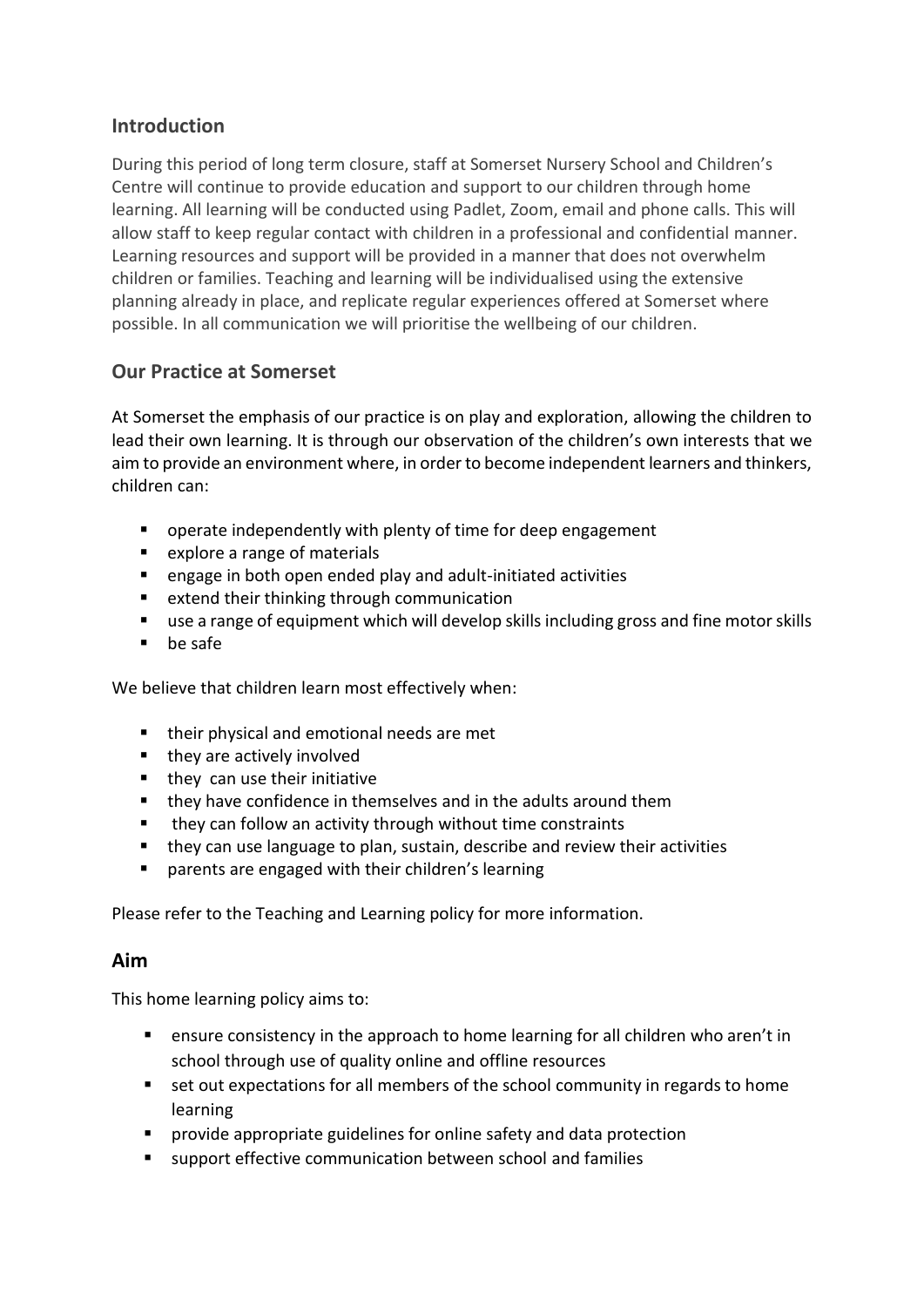# **Flexibility of Learning**

We realise the circumstances that cause our school to close will affect families in a number of ways. In our planning and expectations, we are aware of the need for flexibility from all sides:-

- **E** parents may be trying to work from home and balancing work and home learning can be very difficult
- access to technology may be limited
- systems may not always function as they should

An understanding of, and willingness to adapt to these difficulties is essential for successful home learning.

## **Expectation Management**

We believe it is in the best interests of our children to continue learning through play based experiences at home. Bearing in mind the need for flexibility, no deadlines will be set. Teaching staff will provide detailed instructions and appropriate support for parents and carers with activities. All activities and resources will be developed with home learning and access to everyday materials in mind.

### **Teaching staff will:-**

- share weekly home learning resources and activities linked to current planning through Padlet, Zoom or email
- have regular contact with families via phone, email or Zoom.
- **F** reply to messages, emails and give support and feedback during normal school teaching hours

### **Parents and carers will:-**

- support their child's learning to the best of their ability
- **EXT** know they can contact members of teaching staff for support or additional home learning resources
- **F** refrain from screenshotting or copying any information, messages or posts to share on social media or any other platform
- understand that play is the most effective way for young children to learn and have realistic expectations of their ability to sit and concentrate
- provide appropriate supervision and support when children are using digital technology

#### **Senior leaders will:-**

- coordinate the home learning approach
- **n** monitor the effectiveness of home learning through regular meetings with teaching staff and feedback from parents and carers
- **n** monitor the security of home learning systems including data protection and safeguarding considerations